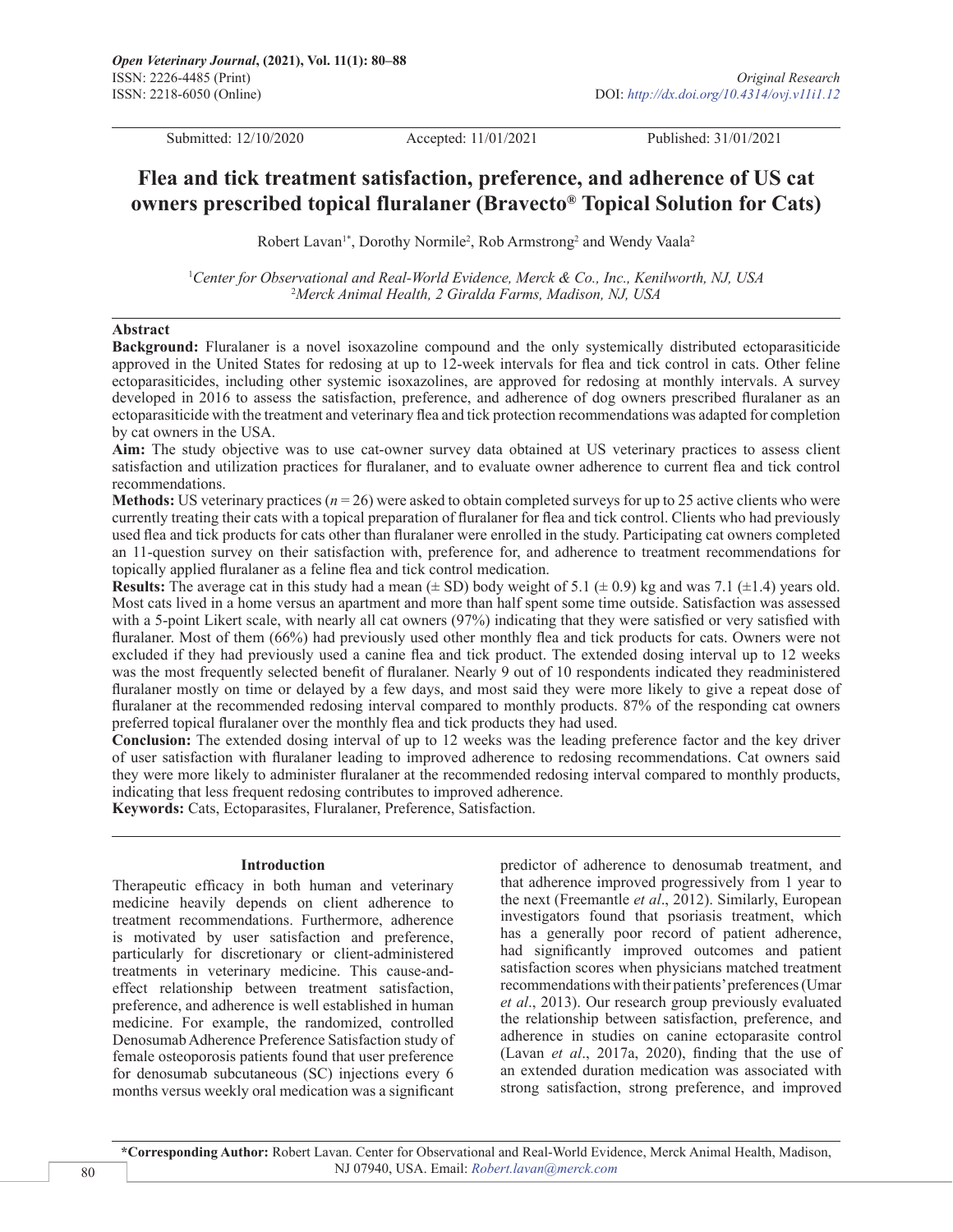Companion animal veterinarians make recommendations for annual flea and tick control using ectoparasiticides. The Companion Animal Parasite Council (CAPC, 2020) recommends year-round treatment of dogs and cats for fleas and ticks due to: the prevalence of flea infestation; the role of fleas in allergic dermatitis; the potential for fleas and ticks to transmit vector-borne pathogens, including zoonoses; and the growing US populations of wildlife ectoparasite hosts. Therefore, continuous flea and tick control is a common goal; however, most cat and dog owners fall well short of this standard, and cats are conspicuously undertreated for ectoparasites (Gates and Nolan, 2010).

Convenience and efficacy for companion animal flea and tick control improved initially in the 1990s with the introduction of topical ectoparasiticides administered at monthly intervals, replacing very short acting baths, dips, or sprays (Dryden, 2009; Dryden *et al*., 2013). These new monthly products protected against flea infestations by combining rapid on-animal adulticidal activity with a residual ovicidal or larvicidal effect following a single dose. Continuous presence for up to a month in the treated animal or its surrounding minimized interruptions in parasiticidal activity. This approach advanced to another step with the introduction in 2014 of the isoxazoline class of longacting parasiticides for canine use with feline approvals (although not for afoxolaner) 1–2 years later. Currently, there are four food and drug administration (FDA) approved isoxazolines including fluralaner (Bravecto® Chews, Bravecto® Topical Solution for Dogs and Bravecto® Topical Solution for Cats, Bravecto® Plus for Cats, Merck Animal Health, Madison, NJ), sarolaner (Simparica® , Simparica Trio™ and Revolution Plus®, Zoetis), lotilaner (Credelio®, Elanco), and afoxolaner (Nexgard®, Boehringer Ingelheim). Two of these (sarolaner and lotilaner) are FDA-approved for administration to cats at monthly intervals. Fluralaner (Bravecto Topical Solution for Cats, Merck Animal Health, Madison, NJ) is unique because it is the only ectoparasiticide FDA-approved for redosing at up to 12-week intervals in cats (Williams *et al*., 2014; Kilp *et al*., 2016; NADA 141-459, 2016).

The US prescribing information for Bravecto Topical Solution for Cats indicates that the product kills adult fleas and is indicated for the treatment and prevention of flea infestations (*Ctenocephalides felis*) and the treatment and control of *Ixodes scapularis* (black-legged tick) infestations for up to 12 weeks in cats and kittens 6 months of age and older, and weighing 2.6 pounds or more. It is also recommended for the treatment and control of *Dermacentor variabilis* (American dog tick) infestations for 8 weeks in cats and kittens 6 months of age or older, and weighing 2.6 pounds or more (NADA 141-459, 2016).

Recent US and international studies based on veterinary practice client surveys have assessed the extent of dog-owner satisfaction with fluralaner. The studies compared dog-owner preference for fluralaner versus shorter-acting monthly ectoparasiticides and assessed the effect on treatment adherence (Lavan *et al*., 2017a, 2017b, 2020). These studies found a strong and consistent preference for fluralaner's extended redosing interval over monthly administration. Client purchasing data indicate that veterinary prescription of fluralaner results in more months of flea and tick treatment coverage during the year in dogs compared to monthly ectoparasiticides (Lavan *et al*., 2017b) indicating improved dog-owner adherence to annual treatment recommendations.

The purpose of this study was to survey cat owners at US veterinary practices to evaluate their satisfaction with, preference for, and treatment adherence to fluralaner prescribed for their cats. We are not aware of any prior surveys of owner satisfaction, preference, and adherence to veterinarians' treatment recommendations for flea and tick control options for cats.

## **Materials and Methods**

## *Survey population*

A total of 26 veterinary clinics geographically distributed throughout the US participated in the survey. The clinics were located in the eastern  $(6)$ clinics, 89 cat-owner surveys), central (12 clinics, 247 cat-owner surveys), southern (5 clinics, 86 cat owners) and western (3 clinics, 29 surveys) regions of USA. At least one veterinarian was also surveyed at each participating clinic. Each veterinary practice was asked to obtain completed surveys from up to 25 active, cat-owning clients who were currently using a topical preparation of fluralaner for flea and tick control on their cats. Cat owners who had previously used flea and tick products other than fluralaner for their cats or dogs also participated in the study. Participating veterinarians were asked to survey cat owners who presented their cats for non-acute care visits, such as a wellness check, vaccinations, or grooming, and who were knowledgeable consumers of flea and tick medications, including fluralaner, and were asked to not "hand-pick" individual cat owners. Cat owners were excluded if they participated in a feline healthcare plan that included a designated flea and tick medication as a component of the plan to avoid bias toward any flea and tick medication. All participating clients signed a consent form agreeing to complete the survey.

## *Survey instruments*

Participating veterinarians were asked about their gender, years in practice, and annual recommendations for feline flea and tick control (Table 1). Cat owners completed a survey that consisted of three parts: owner demographic information (Table 2); cat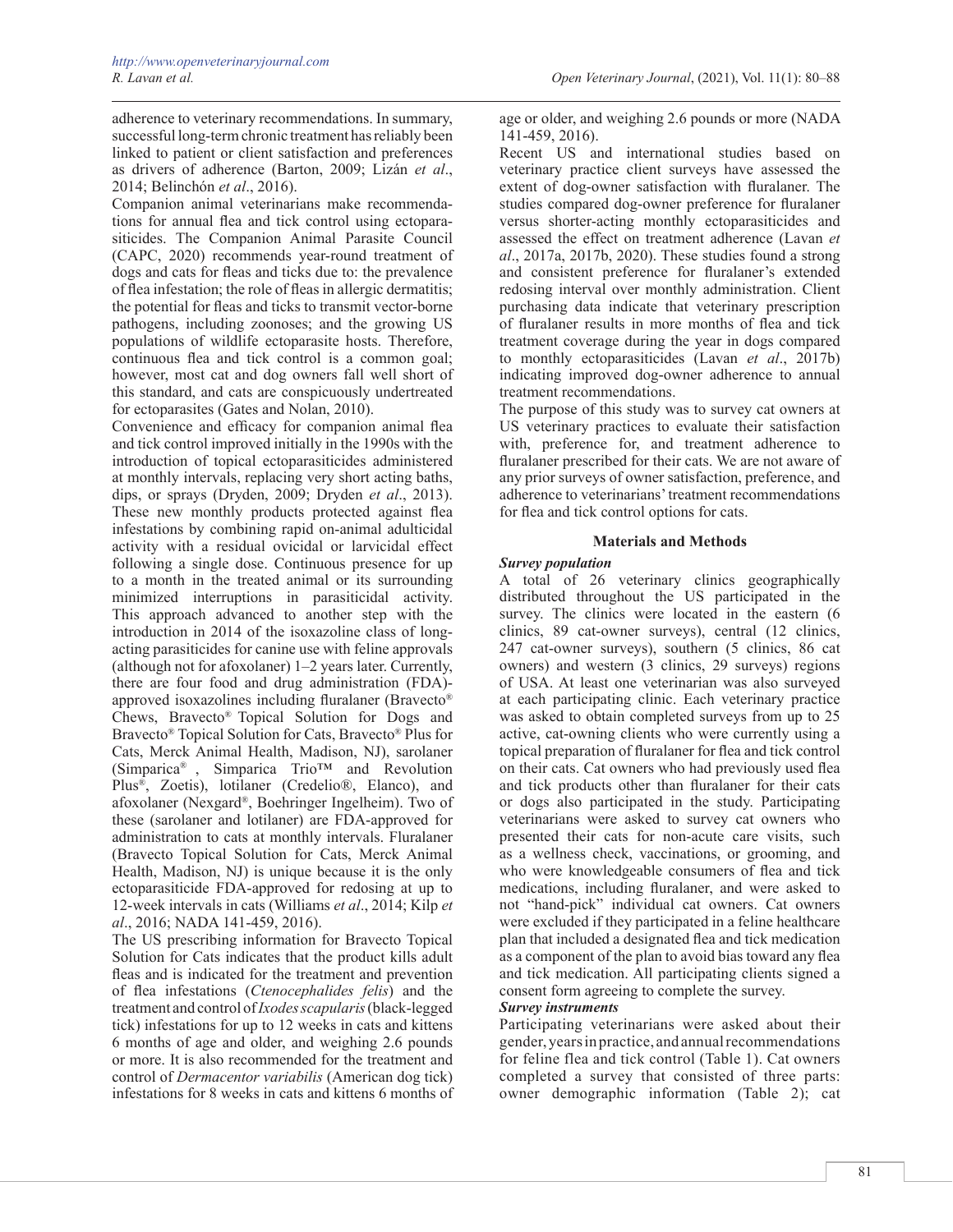**Table 1.** Clinical practice experience of surveyed US veterinarians and their feline patient flea and tick control recommendations (November, 2019–February, 2020).

| <b>Survey category</b>                     | <b>Responding veterinarians</b> |                 |                    |
|--------------------------------------------|---------------------------------|-----------------|--------------------|
|                                            | Female $(n = 13)$               | Male $(n = 12)$ | Overall $(n = 25)$ |
| Mean years in practice (range)             | $12.8(1-31)$                    | $20.9(1-43)$    | 16.8               |
| Flea control recommended coverage (months) | $11.1(8-12)$                    | $11.6(8-12)$    | 11.7               |
| Tick control recommended coverage (months) | $11.1(0-12)$                    | $10.5(0-12)$    | 10.8               |
| % recommending year-round flea coverage    |                                 |                 | 90 $(26/29)^a$     |
| % recommending year-round tick coverage    |                                 |                 | $79(23/29)^{a}$    |

 $A$ All veterinarians provided their annual recommendation for flea and tick protection ( $n = 29$ ). Not all veterinarians provided their age or years in practice  $(n = 25)$ .

**Table 2.** Demographics and ectoparasite observation experience of cat owners responding to a US survey.

| Owner gender                                                                                                                |               |  |
|-----------------------------------------------------------------------------------------------------------------------------|---------------|--|
| Male                                                                                                                        | 98 (22%)      |  |
| Female                                                                                                                      | 350 (78%)     |  |
| Unspecified                                                                                                                 | $3(1\%)$      |  |
| Owner age distribution (years)                                                                                              |               |  |
| <20                                                                                                                         | $5(1\%)$      |  |
| $20 - 35$                                                                                                                   | 109(24%)      |  |
| $36 - 45$                                                                                                                   | 98 (22%)      |  |
| $46 - 55$                                                                                                                   | 99 (22%)      |  |
| >55                                                                                                                         | 105 (23%)     |  |
| Unspecified                                                                                                                 | 35 $(8%)$     |  |
| Years as cat's primary caregiver (Mean $\pm$ SD)                                                                            | $6.9 \pm 3.1$ |  |
| Owner's flea observation                                                                                                    |               |  |
| Never                                                                                                                       | 197(44%)      |  |
| On cat                                                                                                                      | 243 (54%)     |  |
| In house                                                                                                                    | 81 (18%)      |  |
| In bed                                                                                                                      | $9(2\%)$      |  |
| On family member                                                                                                            | 15(3%)        |  |
| Owner's tick observation                                                                                                    |               |  |
| Never                                                                                                                       | 343 (76%)     |  |
| On cat                                                                                                                      | 80(18%)       |  |
| In house                                                                                                                    | 26(6%)        |  |
| In bed                                                                                                                      | $4(1\%)$      |  |
| On family member                                                                                                            | 27(6%)        |  |
| Owner's understanding of the veterinarian's recommendation for duration of flea and tick<br>coverage ( $n = 451$ responses) |               |  |
| $1-3$ months                                                                                                                | 14(3%)        |  |
| 4–6 months                                                                                                                  | 16(3%)        |  |
| $7-9$ months                                                                                                                | 12(3%)        |  |
| $10-12$ months                                                                                                              | 338 (75%)     |  |
| Does not know                                                                                                               | 71(16%)       |  |

*(Continued)*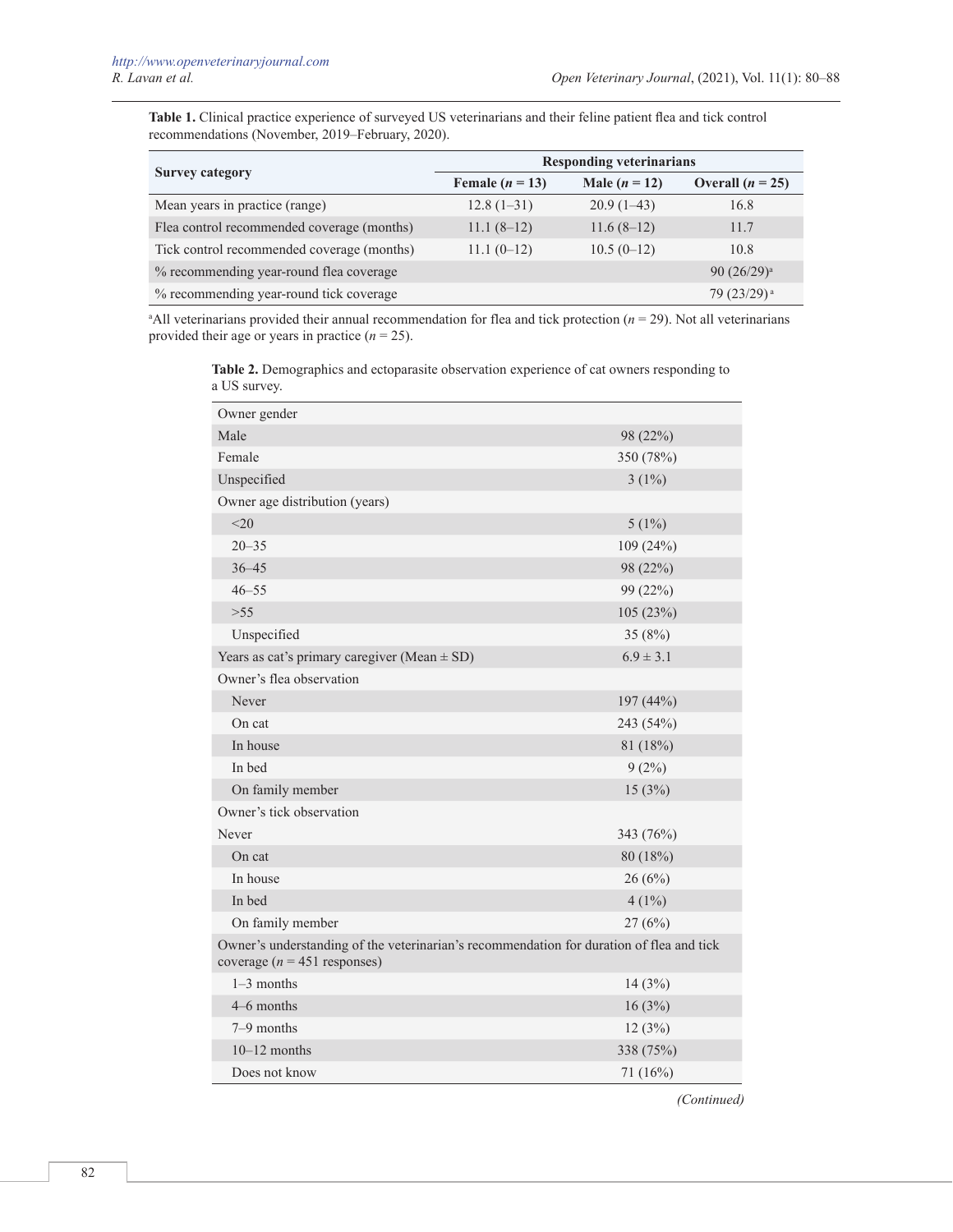|                                                                | Yes, 298 $(66\%)$    |  |
|----------------------------------------------------------------|----------------------|--|
| Has owner used flea and tick products other than<br>fluralaner | No. $122(27%)$       |  |
|                                                                | Don't know, $31(7%)$ |  |
|                                                                | Yes, $65(14%)$       |  |
| Is cat treated with $\leq 1$ month of heartworm preventive?    | No. $386 (86\%)$     |  |

**Table 3.** Demographic profile of cats reported by owners surveyed in the US.

| Cat gender                                                      |                             |
|-----------------------------------------------------------------|-----------------------------|
| Male                                                            | 228 (51%)                   |
| Female                                                          | 223 (49%)                   |
| Neutered or spayed ( $n = 451$ responses)                       | 429 (95%)                   |
| Mean body weight $(kg \pm SD)$                                  | $5.1 \pm 0.9$               |
| Mean age (years $\pm$ SD)                                       | $7.1 \pm 1.4$               |
| Cat's living environment                                        |                             |
| Apartment                                                       | 46 $(10\%)$                 |
| House                                                           | 395 (88%)                   |
| Unspecified                                                     | $10(2\%)$                   |
| Cat's environmental access ( $n = 239$ responses)               |                             |
| Outdoor or mostly outdoor                                       | $24(10\%)$                  |
| Indoor-outdoor equally                                          | 45 (19%)                    |
| Mostly indoor                                                   | 61(25%)                     |
| Indoor only                                                     | 109(46%)                    |
| Cat has passed tapeworm segments                                |                             |
| Occasionally                                                    | 82 (18%)                    |
| Often                                                           | $5(1\%)$                    |
| Never                                                           | 364 (81%)                   |
| Cat's overall health                                            |                             |
| Poor or fair                                                    | 27(6%)                      |
| Good                                                            | 217 (48%)                   |
| Excellent                                                       | 207(46%)                    |
| Cats in multi-pet households $(n \, \lceil \frac{9}{0} \rceil)$ | 349 (77%)                   |
| Lives with dogs, mean no. of dogs in household $\pm$ SD         | 244 (54%), $1.8 \pm 0.38$   |
| Lives with other cats, mean no. of cats in household $\pm$ SD   | $266(59\%)$ , $2.3 \pm 1.2$ |
| Lives with other pet species                                    | 26(6%)                      |
|                                                                 |                             |

SD = standard deviation.

demographic information (Table 3); and questions on the cat owner's satisfaction with, preference for, and adherence to treatment recommendations for topically applied fluralaner as a flea and tick control medication for cats (Table 4). The survey section on fluralaner utilization included 11 separate questions, described in the Results section. The survey instrument was provided in hard-copy form designed to be completed in 5–10 minutes. The survey was printed on both sides of a single sheet, with demographics questions on one side and the

fluralaner utilization questions on the reverse. Responses from all cat owners were assessed for questions 1–3 and 5 and responses from owners with prior experience with monthly flea and tick products were assessed for questions 4, 6–11. Logistic regression was used to determine whether there were predictors of satisfaction or preference.

## *Ethical approval*

This study did not involve testing of live animals. Respondent cat owners provided signed informed consent prior to completing the survey.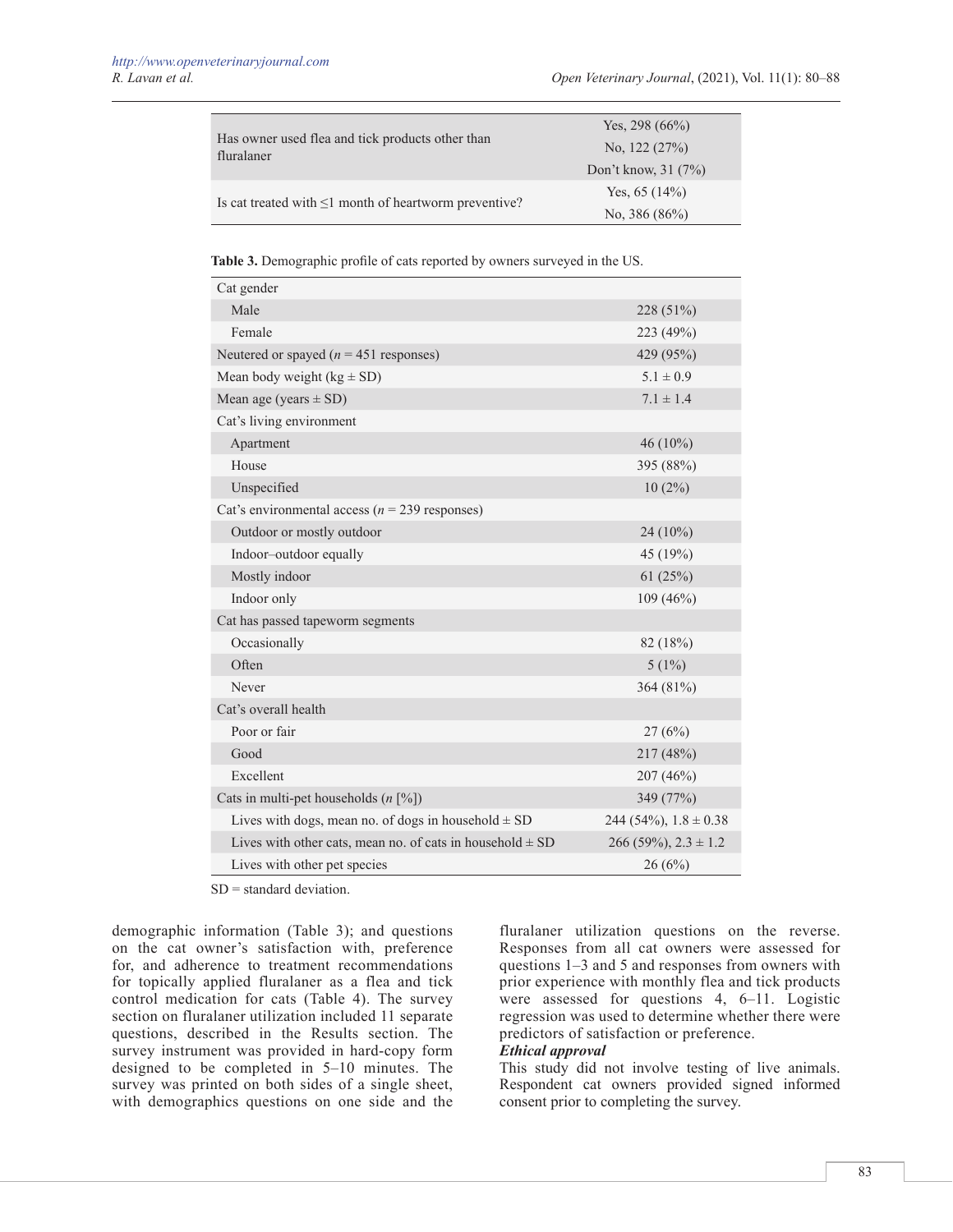**Table 4.** Responses of US cat owners prescribed fluralaner to a survey of their flea and tick treatment satisfaction, preferences, and adherence.

| Survey question and response options                                                                                                                        | Response rate $(n)$ |
|-------------------------------------------------------------------------------------------------------------------------------------------------------------|---------------------|
| Q1. What is your level of satisfaction with Bravecto®? [% $(n)$ ]                                                                                           |                     |
| Very satisfied                                                                                                                                              | 65% (292)           |
| Satisfied                                                                                                                                                   | 32% (142)           |
| Neutral                                                                                                                                                     | $3\%$ (12)          |
| Unsatisfied or very unsatisfied                                                                                                                             | $<1\%$ (2)          |
| Q2. Which Bravecto® benefits are important to you (select all that apply)? $[% (n)]$                                                                        |                     |
| One treatment every 12 weeks                                                                                                                                | 76% (344)           |
| Veterinarian recommended                                                                                                                                    | 57% (255)           |
| Eliminate fleas and ticks with one dose                                                                                                                     | 55% (246)           |
| Less stress for me                                                                                                                                          | 54% (243)           |
| Less stress for my cat                                                                                                                                      | 53% (238)           |
| Ease of use                                                                                                                                                 | 34% (154)           |
| Q3. Most important reason to use Bravecto® (Choose One)? [% $(n)$ ]                                                                                         |                     |
| One treatment every 12 weeks                                                                                                                                | $36\% (162)$        |
| Eliminate fleas and ticks with one dose                                                                                                                     | 24% (107)           |
| Veterinarian recommended                                                                                                                                    | $15\% (66)$         |
| Less stress for cat                                                                                                                                         | $12\%$ (54)         |
| Less stress for me                                                                                                                                          | $11\% (51)$         |
| Q4. Compared to a monthly flea and tick product, which of the following have you experienced with Bravecto® for Cats<br>(select all that apply)? $[\% (n)]$ |                     |
| I can treat my cat less often                                                                                                                               | 63% (189)           |
| My cat has fewer fleas                                                                                                                                      | 39% (116)           |
| 12 weeks is easier to remember than monthly                                                                                                                 | 36% (108)           |
| I am more likely to apply on time and therefore my cat is better protected.                                                                                 | 31% (93)            |
| I am less likely to forget to treat my cat.                                                                                                                 | 30% (89)            |
| Q5. When your cat is due for its next dose of Bravecto for Cats, do you give this treatment (Choose One): $[\% (n)]$                                        |                     |
| Mostly on time                                                                                                                                              | 66% (293)           |
| Delayed a few days                                                                                                                                          | 24% (108)           |
| Delayed by weeks or months                                                                                                                                  | $10\% (47)$         |
| Questions 6–11 were answered by cat owners ( $n = 300$ ) with prior experience using flea and tick products administered<br>monthly                         |                     |
| Q6. If offered, would you go back to using a monthly product? $[% (n)]$                                                                                     |                     |
| Yes                                                                                                                                                         | $7\%$ (20)          |
| $\rm No$                                                                                                                                                    | 71% (214)           |
| Don't know                                                                                                                                                  | 22% (66)            |
| Q7. Are you more likely to give Bravecto® for Cats on time compared to monthly flea and tick products? [% $(n)$ ]                                           |                     |
| Yes                                                                                                                                                         | $62\%$ (186)        |
| $\rm No$                                                                                                                                                    | $\leq$ 1% (2)       |
| About the same                                                                                                                                              | 33% (100)           |
| Don't know                                                                                                                                                  | $4\%$ (12)          |
| Q8. Does Bravecto® provide more months of flea and tick coverage per year compared to other flea and tick products you<br>have used? $[\% (n)]$             |                     |

*(Continued)*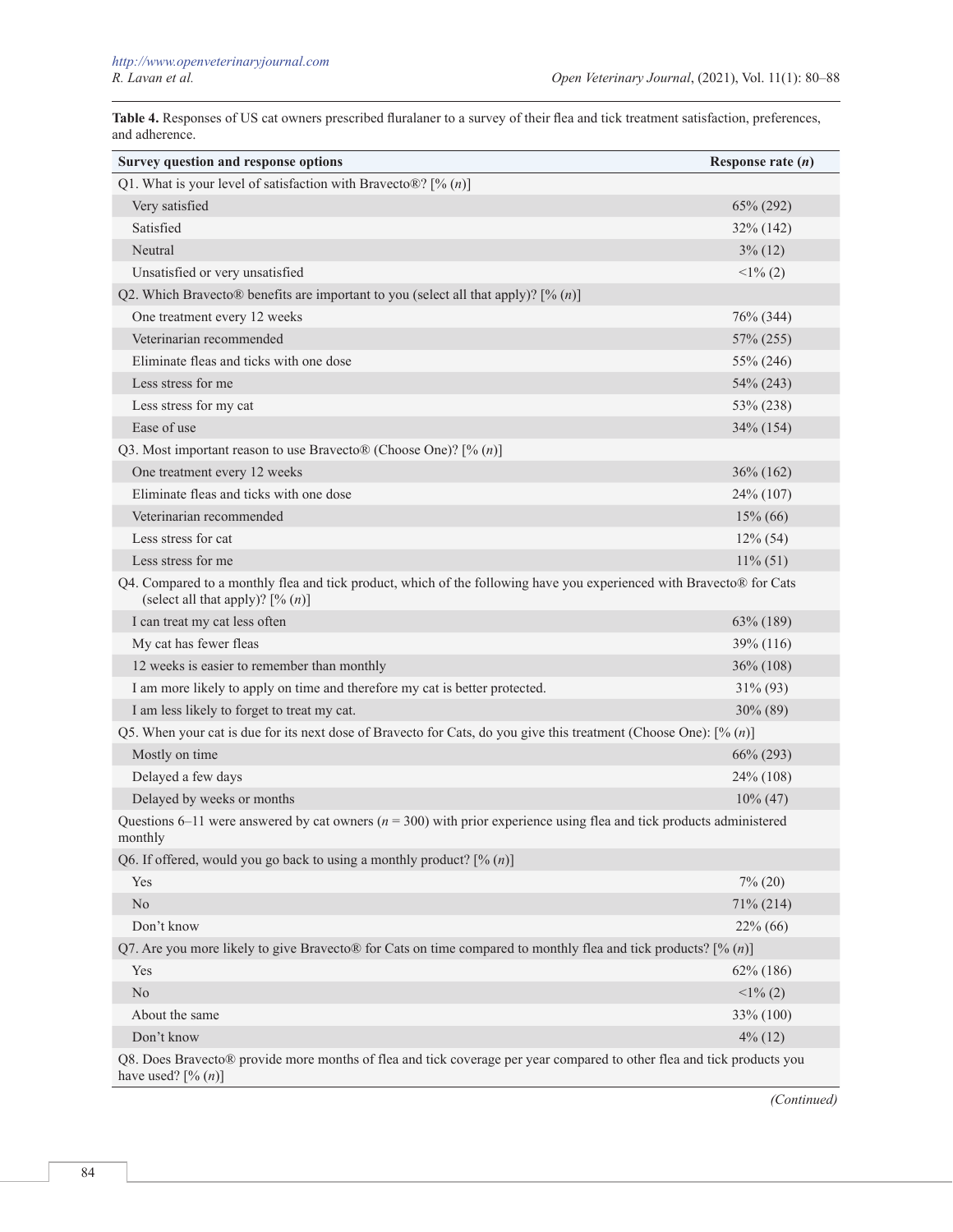| Survey question and response options                                                                                     | Response rate $(n)$ |  |
|--------------------------------------------------------------------------------------------------------------------------|---------------------|--|
| More months                                                                                                              | $37\% (110)$        |  |
| Fewer months                                                                                                             | $26\%$ (80)         |  |
| Same number of months                                                                                                    | $37\%$ (110)        |  |
| Q9. Is it more convenient to give repeat doses of Bravecto® for Cats compared to monthly flea and tick products? [% (n)] |                     |  |
| More convenient                                                                                                          | $86\% (259)$        |  |
| About the same                                                                                                           | $13\% (37)$         |  |
| Less convenient                                                                                                          | $1\%$ (4)           |  |
| Q10. Is dosing with Bravecto® easier than dosing with a monthly flea and tick product? [% $(n)$ ]                        |                     |  |
| Easier                                                                                                                   | 78% (233)           |  |
| About the same                                                                                                           | $21\%$ (64)         |  |
| Less easy                                                                                                                | $1\%$ (3)           |  |
| Q11. Do you prefer Bravecto® for Cats compared to other flea and tick products you have used? [% (n)]                    |                     |  |
| Yes                                                                                                                      | $87\% (260)$        |  |
| No                                                                                                                       | $2\%$ (7)           |  |
| No preference                                                                                                            | $11\%$ (33)         |  |

## **Results**

## *Attending veterinarian demographics*

Veterinarians from 26 participating practices completed the demographics questionnaire, but not all veterinarians answered all questions. Veterinarians were approximately evenly divided by gender and in general had many years of practice experience (Table 1). Most veterinarians surveyed recommended year-round control for fleas (90%) and ticks (79%), and the average recommended duration of coverage was close to 1 year for both fleas and ticks. The lower percentage of veterinarians recommending year-round tick control was due primarily to geographic variation in tick prevalence, with two practitioners in California recommending no tick control for cats in their practices. Veterinarians with  $\leq 10$  years of practice experience were more likely to recommend year-round protection for ticks, compared to veterinarians with more than 10 years in practice experience.

## *Cat-owner demographics*

A total of 451 cat-owner clients submitted the survey, although not all respondents answered every question (Table 2). Respondents were predominately female, and their age was distributed (across age blocks) from  $\leq$  10  $\geq$  55 years. The largest group of female respondents (25%) were in the 20–35-year block and the largest group of male respondents (34%) were in the >55-year block. Respondents were experienced owners, averaging 6.9 years as primary caregivers for their cats. Over half of the owners (54%) had directly observed fleas on their cats at some time, with a smaller percentage observing fleas in environmental locations or on family members. Forty-four percent of the respondents had never observed fleas on their cats or in their local environment. In comparison,

76% of the owners had never observed ticks, either on their cats or elsewhere in the home setting (Table 2). When the percentage of owners who observed fleas and ticks on their cats was sorted by the cat's indoor or outdoor status, there was a trend toward greater prevalence of infestation as outdoor status increased, particularly for ticks (Fig. 1). Nearly three-quarters (75%) of the cat owners understood their veterinarian's recommendation for flea and tick coverage to be 10–12 months (Table 2), tracking closely with veterinarians' actual recommendations (Table 1). One in six cat owners (16%) was unaware of their veterinarian's coverage recommendation for flea and tick control. Two-thirds of the cat owners had used ectoparasiticide products other than fluralaner, while only a minority (14%) used heartworm preventive medication in their cats.

## *Feline patient demographics*

The demographic profile of the cats represented in the owner survey (Table 3) indicates a similar proportion of male and female cats, with almost all (95%) spayed or neutered. The mean body weight  $(\pm SD)$  for cats in this study was 5.1 ( $\pm$  0.9) kg and the mean age was 7.1 ( $\pm$  1.4) years. Close to one-third of the cats (29%) had routine outdoor access, and approximately half were exclusively indoor cats. Of the indoor only cats, 48% of the cat owners had seen fleas on the cat. We do not know if the indoor only cats lived with a cat that went outdoors and do not know when fleas were observed, relative to the time that the cat was acquired. The owners had seen fleas on 64% of the cats that spend time outdoors. Owners of 19% of the cats observed fecal tapeworm segments, suggesting flea infestation. Almost all owners (94%) indicated their cats were in good or excellent health. Most cats (77%) lived in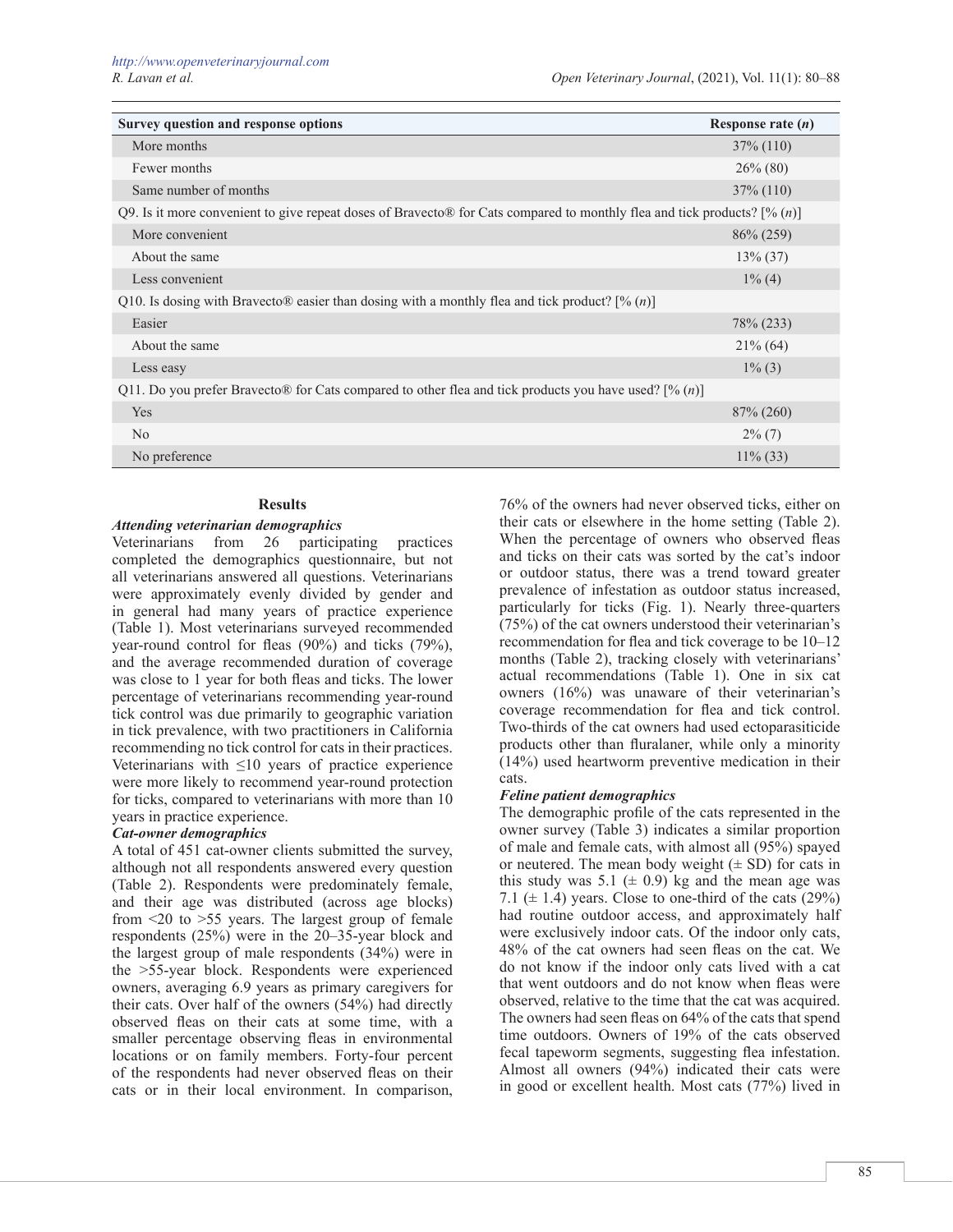

**Fig. 1.** Owners indicated that a high percentage of their cats had observable flea or tick infestation, regardless of whether they were in an indoor or outdoor environment. Ticks were less prevalent, with higher rates of infestation occurring as outdoor access increased. Survey was conducted from November, 2019 to February, 2020.

multi-pet settings, averaging 2.3 cats and 1.8 dogs, when other animals were present in the household.

# *Survey results*

Cat-owner satisfaction proportions with fluralaner for flea and tick control are presented in Table 4. Almost all cat owners (97%) were satisfied or very satisfied with fluralaner. This high satisfaction proportion was consistent regardless of respondent gender or indoor– outdoor status of the cats. Owners aged 46–55 years  $(p = 0.03)$  and owner preference for fluralaner  $(p = 0.03)$ 0.0007) were predictors of satisfaction.

Cat owners were asked whether there were benefits associated with using fluralaner for flea and tick control (question 2). Respondents could select one or more choices or draft their own write-in response. Up to 12 week redosing was the most selected benefit for 76% of all cat owners. Of the six most selected benefits, four were related to convenience (extended duration redosing, less stress for the owner, less stress for the cat, and ease of use), one to product efficacy (one-dose efficacy), and one to adherence to the veterinarian's recommendation. Response data were sorted by indoor–outdoor status of the cat and whether the owner observed fleas on the cat or environment at any time. The extended redosing interval was the most frequently selected benefit for all indoor–outdoor cat categories and was most frequently selected by owners who had observed fleas on their cats (80%) or whose cat lived primarily in an indoors environment (82%).

Cat owners were asked to identify the single most important benefit to them of using an extended duration flea and tick medication and included a write-in response (question 3). The top three responses (Table

4) include extended duration redosing interval as most frequently selected (36%), followed by "eliminate fleas and ticks with one dose" (24%) and "recommended by my veterinarian" (15%).

Cat owners were asked to select, from a list of nine choices including a write-in response, different outcomes they may have experienced following the use of fluralaner (question 4) and compare this with their experience with monthly flea and tick products. "Less frequent flea and tick treatment" was the most popular choice, followed by efficacy ("fewer fleas"), and the "12-week redosing interval being easier to remember than monthly redosing". "Less frequent treatment" was most frequently observed (41%) by a wide margin among female respondents, suggesting that convenience was a key attraction for these cat owners. Cat owners who used fluralaner were asked to indicate the likelihood of their adherence to the recommended redosing interval (question 5). All cat owners were currently prescribed fluralaner at the time of the study. Nearly 9 out of 10 respondents indicated that they readministered fluralaner mostly on time or delayed by a few days. Cat owners were asked to compare their experience using fluralaner with their experience using other flea and tick products for cats (questions 4, 6–11). Cat owners with prior experience using monthly flea and tick products were asked whether they would revert to a monthly medication after using fluralaner (question 6). Only 7% would return to a monthly product, while 71% would not go back to monthly dosing. Owners were asked whether they were more likely to give repeat doses of fluralaner on time compared to a monthly flea and tick product (question 7). Nearly two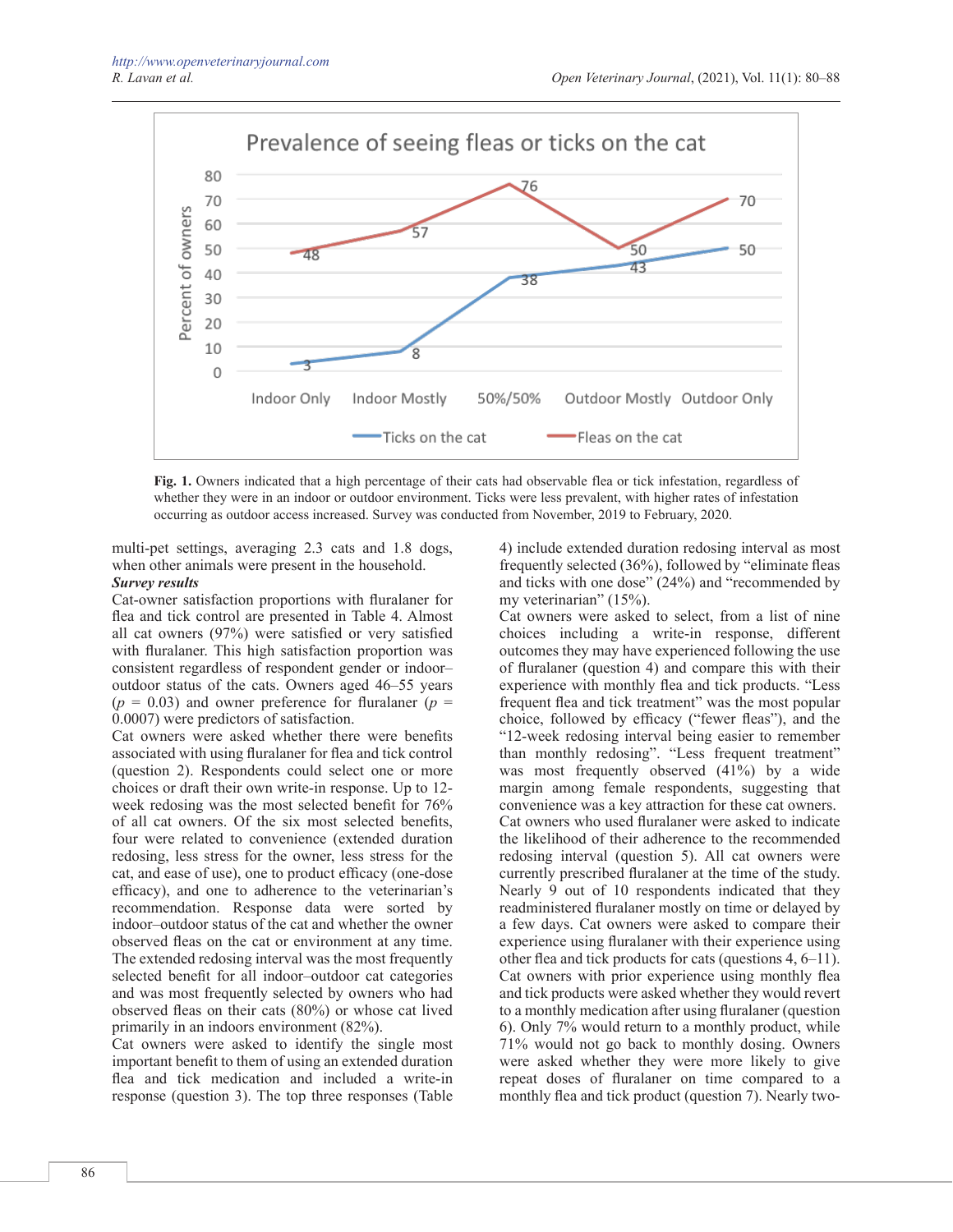thirds of the respondents (62%) were more likely to give a repeat dose of fluralaner on time compared with monthly products, while 33% said the likelihood of ontime dosing would be about the same for both types of medication.

Cat owners were asked whether fluralaner provided equivalent yearly durations of flea and tick treatment coverage compared to other flea and tick products (question 8). About one-third (37%) of the respondents indicated that fluralaner would provide more months of treatment coverage, while a similar proportion said that fluralaner would provide the same (37%) or fewer (26%) months of coverage.

Cat owners were asked whether it was more convenient and easier, respectively, to readminister fluralaner compared to monthly flea and tick products (questions 9 and 10). Most respondents (86%) found that fluralaner was more convenient to redose, and 78% said it was easier to redose with fluralaner. Female respondents were somewhat more likely than males to report that fluralaner was more convenient (88% *vs.* 78%) and easier (79% *vs.* 72%) to administer.

Cat owners were asked whether they preferred fluralaner compared with other flea and tick products they have used (question 11). Nearly 9 out of  $10 (87%)$ respondents indicated they preferred fluralaner, with female and male owners having equivalent positive response rates. Statistically significant predictors of preference for fluralaner included product satisfaction  $(p = 0.0007)$  and owner observance of fleas on the cat  $(p = 0.0002)$ .

#### **Discussion**

This survey of cat-owner preference, satisfaction, and adherence related to flea and tick treatment with fluralaner found that cat owners have a high level of satisfaction with fluralaner treatment; prefer longacting treatment over monthly treatment; and select convenience and ease of administration as their principal reasons for these results. These results are important because of the poor compliance with flea and tick treatment generally reported for cats. The introduction of a longer duration flea and tick treatment creates an opportunity for veterinarians to improve catowner adherence in this important health management area.

These results are consistent with previously reported dog-owner survey results (Lavan *et al*., 2017a, 2020). Dog owners in the US and several international markets indicated that the 12-week redosing interval was the single most important benefit of using fluralaner. Additionally, >94% of the respondents in both canine and feline surveys were satisfied or very satisfied with the fluralaner. The high proportion of cat owners who were satisfied or very satisfied with fluralaner (one owner was not satisfied) was similar to the high level of satisfaction reported by dog owners in the US, UK, and Australia for oral fluralaner (Lavan *et al*., 2020).

Cats in this study seemed to have a significant risk of exposure to fleas and/or ticks. The cat demographic data (Table 3) showed just over half of cats had outdoor access for some part of the day. Owners of cats reportedly without outdoor access observed fleas on about half of the cats (48%). This, combined with the observation that most survey cats live in households with other cats or with dogs, shows that ectoparasite exposure is common. Fleas and ticks freely feed on dogs, cats, and humans. Cat owners confirm (Fig. 1) that all environments, whether indoor or outdoor, carry flea and tick exposure risk. An exclusively indoor cat is not guaranteed ectoparasite avoidance. Owners observed nearly one out of five cats passing tapeworm segments, an indirect indicator of exposure to the flea vector. Only 14% of owners treated their cats for heartworms, suggesting that a large part of the population is at-risk for feline heartworm and may be an indicator that veterinarians could increase their attention to educating owners regarding heartworm risks for cats.

The extended dosing interval up to 12 weeks for topically administered fluralaner for cats contributes to on-time readministration and is not a deterrent to user recall. Owners of cats prescribed fluralaner reported that they are likely to recall the recommended redosing interval. Respondents also said that the extended redosing interval made treatment easier to remember; 62% said that on-time redosing with fluralaner was more likely than with monthly products; and 89% said that they give fluralaner mostly on time or delayed by a few days. These results indicate that the use of extended duration dosing does not mean that a cat owner is more likely to forget the next dose. This result may be counterintuitive to people with multiple monthly obligations (rent or mortgage payments and utility bills, for example). Improved owner adherence is likely related to the reduced frequency of treatment that makes administration easier and more convenient (Table 4). Modern use of reminder systems on cell phones, email, or messaging systems further enables correct readministration of extended duration medications.

The communication of all staff at the veterinary practice with the owner during the office visit may influence the owner's adherence to flea and tick treatment recommendations and emphasizes the need for recommendations to be clearly stated and consistent. Seventy-five percent of cat owners in this study could recall a veterinary recommendation for flea/tick protection as 12 months (Table 2). Most of the surveyed owners reported that use of a product that conformed to their veterinarian's recommendation was a benefit; therefore, professional clinical advice is important to owners and has an impact on their subsequent treatment administration decision. The veterinary recommendation was the second most frequent benefit that cat owners associated with their use of fluralaner (Table 4, question 2).